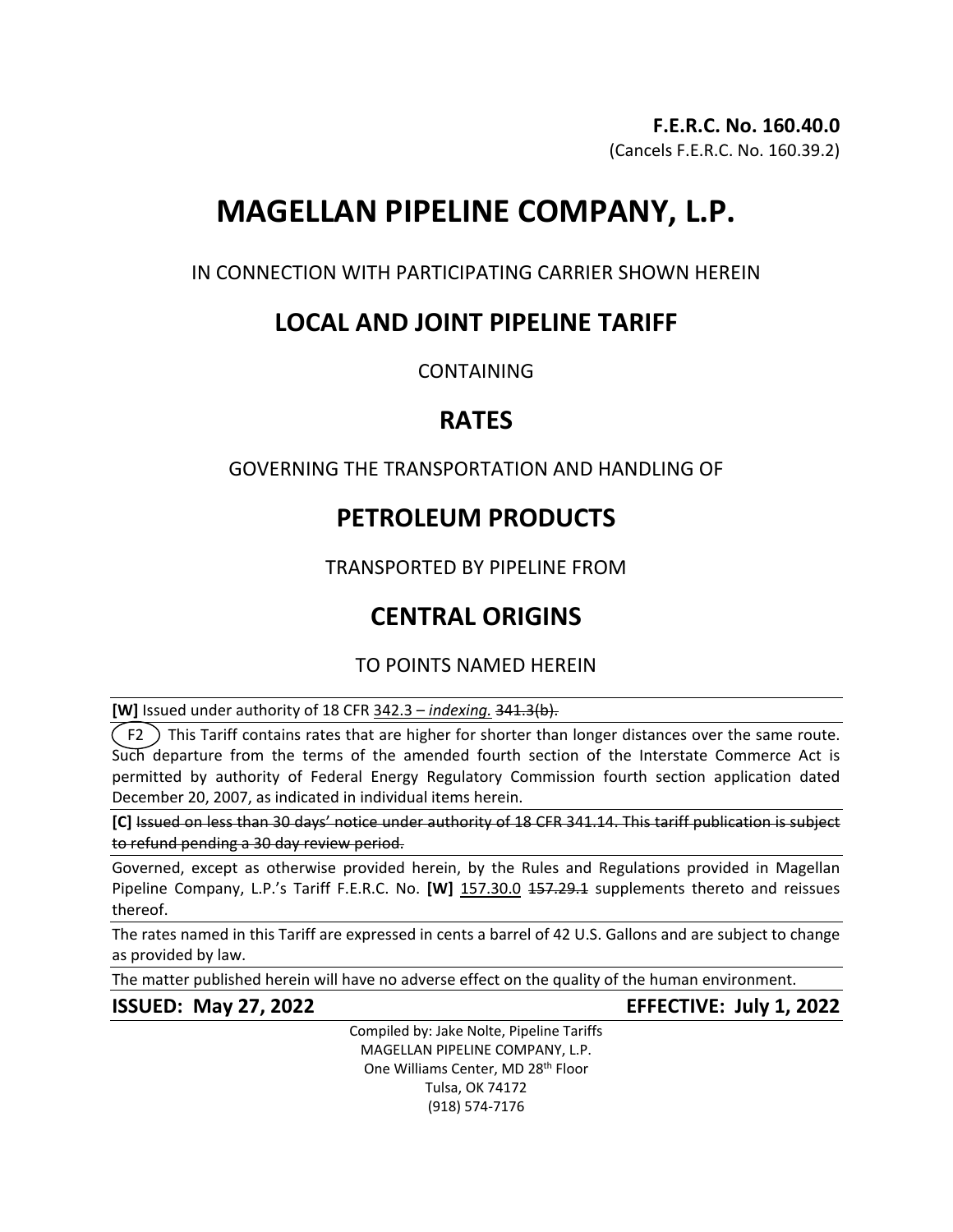### **PARTICIPATING CARRIERS**

Coffeyville Resources Pipeline, LLC Phillips 66 Carrier LLC

### KPL Northern States, LLC **Walers According to According the Valero Partners Wynnewood, LLC**

#### **ROUTING INSTRUCTIONS**

The rates specified herein apply via all routes made by use of the lines of any of the Carriers who are a party to this Tariff, except as otherwise provided herein.

The rates specified in Item 240 herein apply via Phillips 66 Carrier LLC from Wichita, KS to Kansas City, KS thence MPL to destination.

#### **INTERCHANGE POINTS**

Other carriers interchange Petroleum Products with Magellan Pipeline Company, L.P. at one or more of the following locations:

| Points of Interchange | Carriers Who Interchange            |
|-----------------------|-------------------------------------|
| Barnsdall, OK         | Coffeyville Resources Pipeline, LLC |
| Kansas City, KS       | Phillips 66 Carrier LLC             |
| Rosemount, MN         | <b>KPL Northern States, LLC</b>     |
| Wynnewood, OK         | Valero Partners Wynnewood, LLC      |

#### **[W] EXCEPTION TO RULES AND REGULATIONS**

Exception to F.E.R.C. No. **[W]** 157.30.0 157.29.1, Item 50 applying to Item 240 herein:

### PRORATION OF PIPELINE CAPACITY

For purposes of movements applying to rates specified in Item 240 herein, the following rule will apply in conjunction with Item 50 in MPL F.E.R.C. No. **[W]** 157.30.0 157.29.1, supplements thereto and reissues thereof:

When a Shipper nominates a shipment for joint movements under this tariff pursuant to Item 45 in MPL F.E.R.C. No. **[W]** 157.30.0 <del>157.29.1</del>, supplements thereto and reissues thereof, MPL will verify the nomination with P66. During the verification it will be determined whether the nomination may be accepted as requested or whether the nomination must be modified in accordance with MPL's and P66's proration policies. Once the nomination has been accepted, whether modified or not, MPL will then notify the Shipper of the adjusted nominated volume. The Shipper then has the option to confirm the scheduling of the adjusted nomination, modified or not, or to withdraw the scheduling of the nomination.

It is necessary for MPL and P66 to prorate their respective portions of the joint movement using different policies because of the unique operations of the connected systems. However, the verification process between MPL and P66 allows the nominated volume to be applied against each pipeline's proration policy, if necessary at the time of shipment, resulting in a final adjusted nominated volume, if necessary, that will be accepted at the Origin through the interchange point. Once the nomination is accepted by both MPL and P66 and confirmed with the Shipper, the Shipper is assured that no differences in proration policy will interfere with transportation of Petroleum Products once the nomination is accepted for transportation at the Origin.

For a more detailed explanation of each proration policy, please refer to MPL's general proration policy in F.E.R.C. No. **[W]** 157.30.0 157.29.1, Item 50, supplements thereto and reissues thereof, and P66's general proration policy in P66's Shipper Manual, dated January 1, 1999.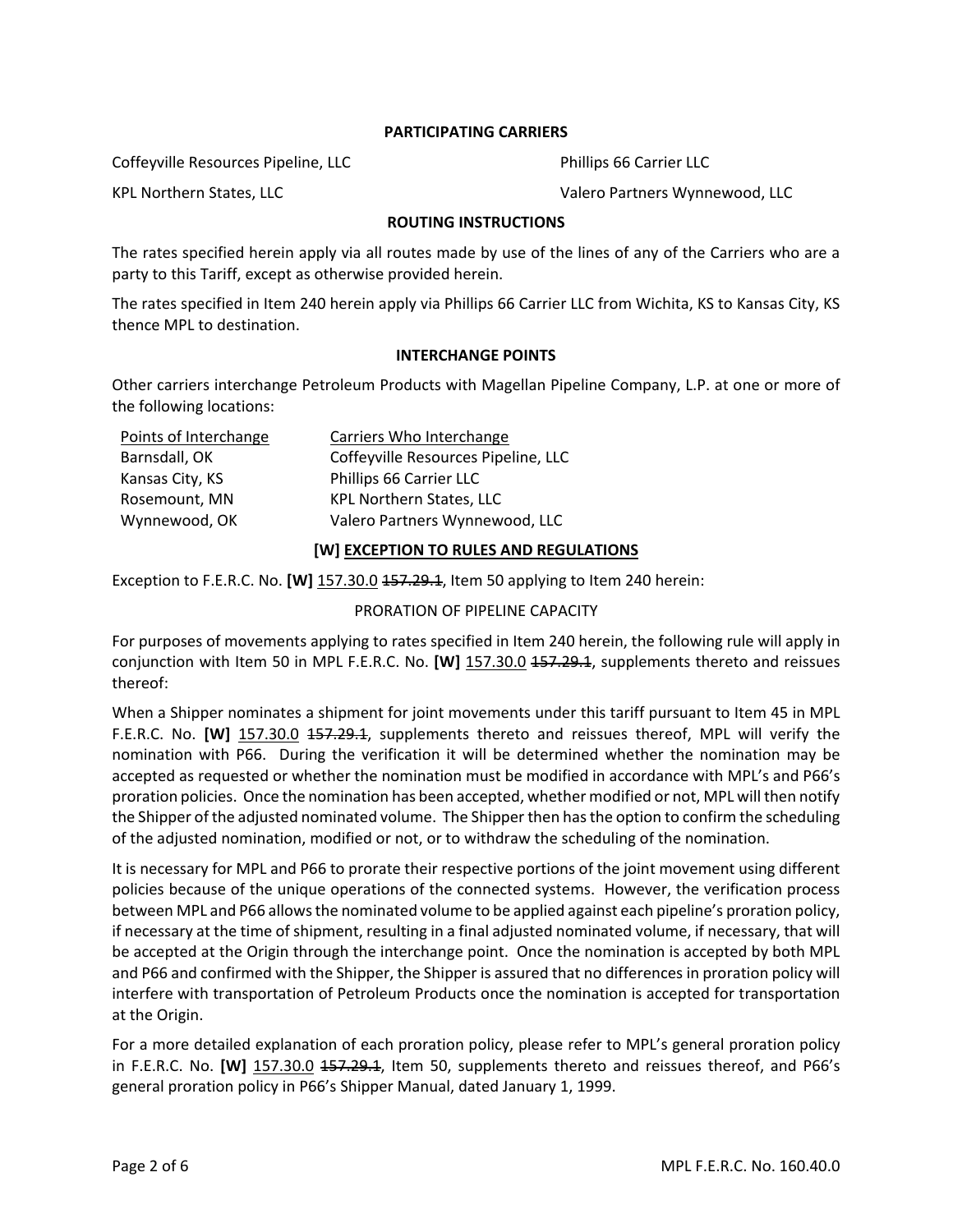|   | <b>LOCAL AND JOINT RATES</b>                                                 |                                                                                                                                                                                                                               |       |                  |                                                                                                                                                                                                                                                         |                                   |       |                   |                                                                                                                                                                                                                                                                                                                                                                                                           |                             |       |                                   |       |              |                  |                                            |       |                  |
|---|------------------------------------------------------------------------------|-------------------------------------------------------------------------------------------------------------------------------------------------------------------------------------------------------------------------------|-------|------------------|---------------------------------------------------------------------------------------------------------------------------------------------------------------------------------------------------------------------------------------------------------|-----------------------------------|-------|-------------------|-----------------------------------------------------------------------------------------------------------------------------------------------------------------------------------------------------------------------------------------------------------------------------------------------------------------------------------------------------------------------------------------------------------|-----------------------------|-------|-----------------------------------|-------|--------------|------------------|--------------------------------------------|-------|------------------|
|   |                                                                              |                                                                                                                                                                                                                               |       |                  |                                                                                                                                                                                                                                                         |                                   |       |                   |                                                                                                                                                                                                                                                                                                                                                                                                           | (Rates in Cents Per Barrel) |       |                                   |       |              |                  |                                            |       |                  |
|   | [U] Unchanged. All rates on this page are unchanged, unless otherwise noted. |                                                                                                                                                                                                                               |       |                  |                                                                                                                                                                                                                                                         |                                   |       |                   |                                                                                                                                                                                                                                                                                                                                                                                                           |                             |       |                                   |       |              |                  |                                            |       |                  |
|   |                                                                              | All rates in this Item are subject to the provisions found in the Special and Ancillary Services and Related Requirements (Items 150, 155 and 160) published in MPL's F.E.R.C. No. [W] 157.30.0 457.29.4, Supplements thereto |       |                  |                                                                                                                                                                                                                                                         |                                   |       |                   |                                                                                                                                                                                                                                                                                                                                                                                                           |                             |       |                                   |       |              |                  |                                            |       |                  |
|   |                                                                              |                                                                                                                                                                                                                               |       |                  |                                                                                                                                                                                                                                                         |                                   |       |                   |                                                                                                                                                                                                                                                                                                                                                                                                           | thereof.                    |       |                                   |       |              |                  |                                            |       |                  |
|   |                                                                              |                                                                                                                                                                                                                               |       |                  |                                                                                                                                                                                                                                                         |                                   |       |                   |                                                                                                                                                                                                                                                                                                                                                                                                           |                             |       |                                   |       |              |                  |                                            |       |                  |
|   | <b>FROM</b>                                                                  |                                                                                                                                                                                                                               |       |                  |                                                                                                                                                                                                                                                         |                                   |       |                   |                                                                                                                                                                                                                                                                                                                                                                                                           |                             |       |                                   |       |              |                  |                                            |       |                  |
|   |                                                                              |                                                                                                                                                                                                                               |       |                  |                                                                                                                                                                                                                                                         |                                   |       |                   |                                                                                                                                                                                                                                                                                                                                                                                                           |                             |       | <b>Petroleum Products</b>         |       |              |                  |                                            |       |                  |
|   |                                                                              |                                                                                                                                                                                                                               |       | Item No. 200     |                                                                                                                                                                                                                                                         | Item No. 201                      |       | Item No. 203      |                                                                                                                                                                                                                                                                                                                                                                                                           | Item No. 204                |       | Item No. 205                      |       | Item No. 206 | Item No. 230     | Item No. 240                               |       | Item No. 255     |
|   |                                                                              |                                                                                                                                                                                                                               |       | Oklahoma Central |                                                                                                                                                                                                                                                         | Kansas                            |       | Duncan, OK        |                                                                                                                                                                                                                                                                                                                                                                                                           | Wynnewood, OK               |       | Minneapolis                       |       | Superior, WI | Ardmore, OK      | Wichita, KS                                |       | McPherson, KS    |
|   |                                                                              | TO                                                                                                                                                                                                                            |       |                  |                                                                                                                                                                                                                                                         |                                   |       |                   |                                                                                                                                                                                                                                                                                                                                                                                                           |                             |       |                                   |       |              |                  |                                            |       |                  |
|   |                                                                              |                                                                                                                                                                                                                               |       | Ponca City, OK   |                                                                                                                                                                                                                                                         | Coffeyville, KS                   |       |                   |                                                                                                                                                                                                                                                                                                                                                                                                           |                             |       | Pine Bend, MN<br>St Paul Park, MN |       |              | Valero Partners  | Wichita - Kansas City                      |       |                  |
|   |                                                                              |                                                                                                                                                                                                                               |       | Tulsa, OK        |                                                                                                                                                                                                                                                         | El Dorado, KS<br>Kansas City Jct. |       |                   |                                                                                                                                                                                                                                                                                                                                                                                                           |                             |       | Minneapolis (Roseville)           |       |              | Wynnewood, LLC   | nterconnect. KS Phillips<br>66 Carrier LLC |       |                  |
|   |                                                                              |                                                                                                                                                                                                                               |       |                  |                                                                                                                                                                                                                                                         |                                   |       |                   |                                                                                                                                                                                                                                                                                                                                                                                                           |                             |       | Rosemount, MN                     |       |              |                  |                                            |       |                  |
|   |                                                                              |                                                                                                                                                                                                                               |       |                  |                                                                                                                                                                                                                                                         |                                   |       |                   |                                                                                                                                                                                                                                                                                                                                                                                                           |                             |       |                                   |       |              |                  |                                            |       |                  |
|   | $\pm$                                                                        | Albany, IL                                                                                                                                                                                                                    |       | 406.57           |                                                                                                                                                                                                                                                         | 406.57                            |       | 498.83            |                                                                                                                                                                                                                                                                                                                                                                                                           | 490.89                      |       |                                   |       |              | 519.57           | 468.39                                     |       | 426.82           |
|   |                                                                              | Alexandria, MN                                                                                                                                                                                                                |       | 498.06           |                                                                                                                                                                                                                                                         | 498.06                            |       | 587.71            |                                                                                                                                                                                                                                                                                                                                                                                                           | 579.98                      |       | 219.56<br>(c)                     |       | 339.67       | 608.66           | 558.05                                     |       | 517.71           |
|   | $\pm$                                                                        | Amboy, IL                                                                                                                                                                                                                     |       | 386.58           |                                                                                                                                                                                                                                                         | 386.58                            |       | 474.11            |                                                                                                                                                                                                                                                                                                                                                                                                           | 466.60                      |       | 318.74                            |       |              | 495.28           | 509.80                                     |       | 406.83           |
|   | $\pm$                                                                        | Atchison (Lincoln Grain), KS                                                                                                                                                                                                  |       | 263.30           |                                                                                                                                                                                                                                                         |                                   |       | 355.64            |                                                                                                                                                                                                                                                                                                                                                                                                           | 347.71                      |       |                                   |       |              | 376.39<br>393.46 |                                            |       |                  |
| M | $\pm$                                                                        | Bethany, MO                                                                                                                                                                                                                   |       | 284.79           |                                                                                                                                                                                                                                                         | 284.79                            |       | 372.31            |                                                                                                                                                                                                                                                                                                                                                                                                           | 364.78                      |       | 373.82                            |       |              | 495.28           | 346.64                                     |       | 305.03           |
| M | $\pm$                                                                        | Bettendorf, IA                                                                                                                                                                                                                |       | 386.58           |                                                                                                                                                                                                                                                         | 386.58                            |       | 474.11            |                                                                                                                                                                                                                                                                                                                                                                                                           | 466.60                      |       | 318.74                            |       | 431.78       | 363.36           | 509.80                                     |       | 406.83           |
|   | $\pm$                                                                        | Carthage, MO                                                                                                                                                                                                                  |       | 250.03<br>464.27 |                                                                                                                                                                                                                                                         | 222.05<br>464.27                  |       | 342.67<br>551.79  |                                                                                                                                                                                                                                                                                                                                                                                                           | 334.68<br>544.23            |       | 440.09<br>129.21                  |       | 280.04       | 572.91           | 284.05<br>526.13                           |       | 242.35<br>484.50 |
|   |                                                                              | Chippewa Falls, WI<br>Columbia, MO                                                                                                                                                                                            |       | 349.23           |                                                                                                                                                                                                                                                         | 349.23                            |       | 440.19            |                                                                                                                                                                                                                                                                                                                                                                                                           | 432.35                      |       | 517.74                            |       |              | 461.03           | 410.14                                     |       | 369.15           |
|   | $\pm$                                                                        | Cushing, OK                                                                                                                                                                                                                   |       | 93.61<br>(a)     |                                                                                                                                                                                                                                                         |                                   |       |                   |                                                                                                                                                                                                                                                                                                                                                                                                           |                             |       |                                   |       |              |                  |                                            |       |                  |
|   |                                                                              | Des Moines, IA                                                                                                                                                                                                                | $[1]$ | 285.33           | U)                                                                                                                                                                                                                                                      | 285.33                            | $[1]$ | 359.29            | $[1]$                                                                                                                                                                                                                                                                                                                                                                                                     | 352.93                      | $[1]$ | 285.33                            | $[1]$ | 321.99       | 353.33           | 320.77                                     | $[1]$ | 303.30           |
|   |                                                                              | Des Moines (Flint Hills), IA (q)                                                                                                                                                                                              | $[1]$ | 258.48<br>(g)    | m                                                                                                                                                                                                                                                       | 258.48<br>(g)                     | $[1]$ | 332.45<br>(g)     | $[1]$                                                                                                                                                                                                                                                                                                                                                                                                     | 326.07<br>(q)               | Ш     | 258.48<br>(g)                     | m     | $295.12$ (g) | 328.62<br>(q)    | 296.09<br>(q)                              | $[1]$ | 276.43<br>(g)    |
|   |                                                                              | Doniphan, NE                                                                                                                                                                                                                  |       | 252.42 F2        | $[1] % \centering \includegraphics[width=0.47\textwidth]{images/TrDiM-Architecture.png} % \caption{The first two different values of $d \sim \tfrac{1}{2}$. The first two different values of $d$ and $d$ are the same.} \label{TrDiM-Architecture} %$  | 252.42 F2                         | $[1]$ | 326.35 F2         | $[1] \centering% \includegraphics[width=1.0\textwidth]{Figures/PD1.png} \caption{The 3D (black) model for the $z$-axis. The left side is the right side (black) model for the $z$-axis. The right side is the right side (black) model for the $z$-axis. The right side is the right side (black) model for the $z$-axis. The right side is the right side (black) model for the $z$-axis.} \label{fig5}$ | 319.96<br>F2                | $[1]$ | 327.33                            |       |              | (Fž<br>323.00    | F <sub>2</sub><br>289.49                   | $[1]$ | 252.42 F2        |
|   |                                                                              | Dubuque, IA                                                                                                                                                                                                                   |       | 431.78           |                                                                                                                                                                                                                                                         | 431.78                            |       | 524.04            |                                                                                                                                                                                                                                                                                                                                                                                                           | 516.09                      |       | 360.92                            |       | 431.78       | 544.77           | 493.57                                     |       | 452.03           |
|   | $\pm$                                                                        | Duluth, MN                                                                                                                                                                                                                    | $[1]$ | 398.82           | Ш                                                                                                                                                                                                                                                       | 398.82                            | Ш     | 472.78            | Ш                                                                                                                                                                                                                                                                                                                                                                                                         | 466.43                      |       | (c)                               | m     | 98.88        | 457.74           | 428.48                                     | $[1]$ | 416.79           |
|   | $\ddagger$                                                                   | Duncan, OK                                                                                                                                                                                                                    |       |                  |                                                                                                                                                                                                                                                         |                                   |       |                   |                                                                                                                                                                                                                                                                                                                                                                                                           | (a)                         |       |                                   |       |              | (a)              |                                            |       |                  |
| M | $\pm$                                                                        | El Dorado, KS                                                                                                                                                                                                                 |       | 162.00           |                                                                                                                                                                                                                                                         | (b)                               |       | 249.80            |                                                                                                                                                                                                                                                                                                                                                                                                           | 242.24                      |       | 426.30                            |       |              | 270.92           |                                            |       | (b)              |
| M |                                                                              | Enid, OK                                                                                                                                                                                                                      |       | 151.43<br>(a     |                                                                                                                                                                                                                                                         | 151.43                            |       | 243.70            |                                                                                                                                                                                                                                                                                                                                                                                                           | (a)                         |       | 525.36                            |       |              | (a)              | 213.29                                     |       | 171.68           |
| M |                                                                              | Fargo (West Fargo), ND                                                                                                                                                                                                        |       | 570.58           |                                                                                                                                                                                                                                                         | 570.58                            |       | 658.91            |                                                                                                                                                                                                                                                                                                                                                                                                           | 651.29                      |       | 294.45                            |       | 381.21       | 679.97           | 629.75                                     |       | 589.95           |
|   | $\pm$                                                                        | Fort Dodge, IA                                                                                                                                                                                                                | $[1]$ | 285.33           | m                                                                                                                                                                                                                                                       | 285.33                            | $[1]$ | 359.29            | [I]                                                                                                                                                                                                                                                                                                                                                                                                       | 352.93                      | Ш     | 282.62                            | Ш     | 321.99       | 353.33           | 320.77                                     | $[1]$ | 303.30           |
|   |                                                                              | Fort Smith, AR                                                                                                                                                                                                                | $[1]$ | 226.99           | [I]                                                                                                                                                                                                                                                     | 226.99                            | [I]   | 158.83            | $[1]$                                                                                                                                                                                                                                                                                                                                                                                                     | 152.03                      | IJ    | 598.46                            |       |              | 168.53           | 258.96                                     | $[1]$ | 244.95           |
|   | $\pm$                                                                        | Glenpool (Explorer PL), OK                                                                                                                                                                                                    |       | 103.39<br>(f)    |                                                                                                                                                                                                                                                         | 103.39                            |       | 182.27            |                                                                                                                                                                                                                                                                                                                                                                                                           | 174.52                      |       |                                   |       |              | 203.20           |                                            |       | 111.62           |
|   | $\ddagger$                                                                   | Grand Forks (BN), ND                                                                                                                                                                                                          | U     | 464.80           | Ш                                                                                                                                                                                                                                                       | 464.80                            | m     | 538.75            | [I]                                                                                                                                                                                                                                                                                                                                                                                                       | 532.35                      | Ш     | 228.22                            | Ш     | 306.36       | 518.37           | 491.08                                     | $[1]$ | 482.72           |
|   |                                                                              | Grand Forks (MPL), ND                                                                                                                                                                                                         | $[1]$ | E2<br>476.96     | $[1] % \centering \includegraphics[width=0.9\textwidth]{images/TrDiM-Architecture.png} % \caption{The first two different values of $d \sim \tfrac{1}{2}$. The first two different values of $d$ and $d$ are the same.} % \label{TrDiM-Architecture} %$ | F2<br>476.96                      | $[1]$ | .<br>F2<br>550.88 | $[1]$                                                                                                                                                                                                                                                                                                                                                                                                     | E)<br>544.53                | Ш     | E)<br>246.19                      | $[1]$ | 318.57 (F2   | 529.58<br>∫ F2   | F.<br>502.62                               | $[1]$ | (F2<br>494.86    |
|   | $\ddagger$                                                                   | Great Bend, KS                                                                                                                                                                                                                |       | 224.07           |                                                                                                                                                                                                                                                         | (b)                               |       | 295.39            |                                                                                                                                                                                                                                                                                                                                                                                                           | 289.21                      |       | 429.90                            |       |              | 317.89           |                                            |       | (b)              |
|   | $\pm$                                                                        | Heavener, OK                                                                                                                                                                                                                  | $[1]$ | 226.99<br>(a     | Ш                                                                                                                                                                                                                                                       | 226.99                            | $[1]$ | 158.83            |                                                                                                                                                                                                                                                                                                                                                                                                           | (a)                         |       |                                   |       |              | (a)              |                                            | $[1]$ | 244.95           |
|   |                                                                              | Heyworth, IL                                                                                                                                                                                                                  |       | 309.71           |                                                                                                                                                                                                                                                         | 309.71                            |       | 396.79            |                                                                                                                                                                                                                                                                                                                                                                                                           | 389.28                      |       |                                   |       |              | 417.96           | 371.25                                     |       | 329.84           |
| M | $\pm$                                                                        | Humboldt, KS                                                                                                                                                                                                                  |       | 207.62           |                                                                                                                                                                                                                                                         | (b)                               |       | 295.11            |                                                                                                                                                                                                                                                                                                                                                                                                           | 287.58                      |       |                                   |       |              | 316.26           |                                            |       |                  |
|   | $\pm$                                                                        | Inver Hills (NSP), MN                                                                                                                                                                                                         |       | 479.72           |                                                                                                                                                                                                                                                         | 479.72                            |       | 572.07            |                                                                                                                                                                                                                                                                                                                                                                                                           | 564.08                      |       | (c)                               |       | 214.54       | 592.76           |                                            |       | 499.93           |
|   |                                                                              | Iowa City (Coralville), IA                                                                                                                                                                                                    | $[1]$ | 345.34           | m                                                                                                                                                                                                                                                       | 345.34                            | $[1]$ | 419.24            | U)                                                                                                                                                                                                                                                                                                                                                                                                        | 412.87                      | $[1]$ | 288.77                            | m     | 345.34       | 408.47           | 410.65                                     | $[1]$ | 363.28           |
|   | $\pm$                                                                        | Kansas City (Argentine), KS                                                                                                                                                                                                   |       | 249.65           |                                                                                                                                                                                                                                                         | (b)                               |       | 337.14            |                                                                                                                                                                                                                                                                                                                                                                                                           | 329.56                      |       | 377.36                            |       |              | 358.24           |                                            |       | (b)              |
| M |                                                                              | Kansas City (Fairfax), KS                                                                                                                                                                                                     |       | 270.75           |                                                                                                                                                                                                                                                         | 199.04<br>(b)                     |       | 358.24            |                                                                                                                                                                                                                                                                                                                                                                                                           | 350.67                      |       | 398.45                            |       |              | 379.35           | 278.82                                     |       | (b)              |
|   | Ŧ                                                                            | Kansas City (KCI), MO                                                                                                                                                                                                         |       | 285.66           |                                                                                                                                                                                                                                                         | 257.52                            |       | 377.92            |                                                                                                                                                                                                                                                                                                                                                                                                           | 369.99                      |       | 413.17                            |       |              | 398.67           | 319.33                                     |       | 277.75           |
|   |                                                                              | Kansas City (Olathe), KS                                                                                                                                                                                                      |       | 270.75           |                                                                                                                                                                                                                                                         | 199.04<br>(b                      |       | 358.24            |                                                                                                                                                                                                                                                                                                                                                                                                           | 350.67                      |       | 398.45                            |       |              | 379.35           | 278.82                                     |       | (b)              |
| M | $\pm$                                                                        | Kansas City (Santa Fe), KS                                                                                                                                                                                                    |       | 249.65           |                                                                                                                                                                                                                                                         | 181.88<br>(b                      |       | 337.14            |                                                                                                                                                                                                                                                                                                                                                                                                           | 329.56                      |       |                                   |       |              | 358.24           | 259.56                                     |       | (b)              |
| M | $\pm$                                                                        | Lincoln (BN), NE                                                                                                                                                                                                              |       | 293.27           |                                                                                                                                                                                                                                                         | 293.27                            |       | 383.43            |                                                                                                                                                                                                                                                                                                                                                                                                           | 375.64                      |       | 304.49                            |       |              | 404.32           | 353.67                                     |       | 313.05           |
| M | $\ddagger$                                                                   | Lincoln (Electric), NE                                                                                                                                                                                                        |       | 293.27           |                                                                                                                                                                                                                                                         | 293.27                            |       | 383.43            |                                                                                                                                                                                                                                                                                                                                                                                                           | 375.64                      |       | 304.49                            |       |              | 404.32           |                                            |       | 313.05           |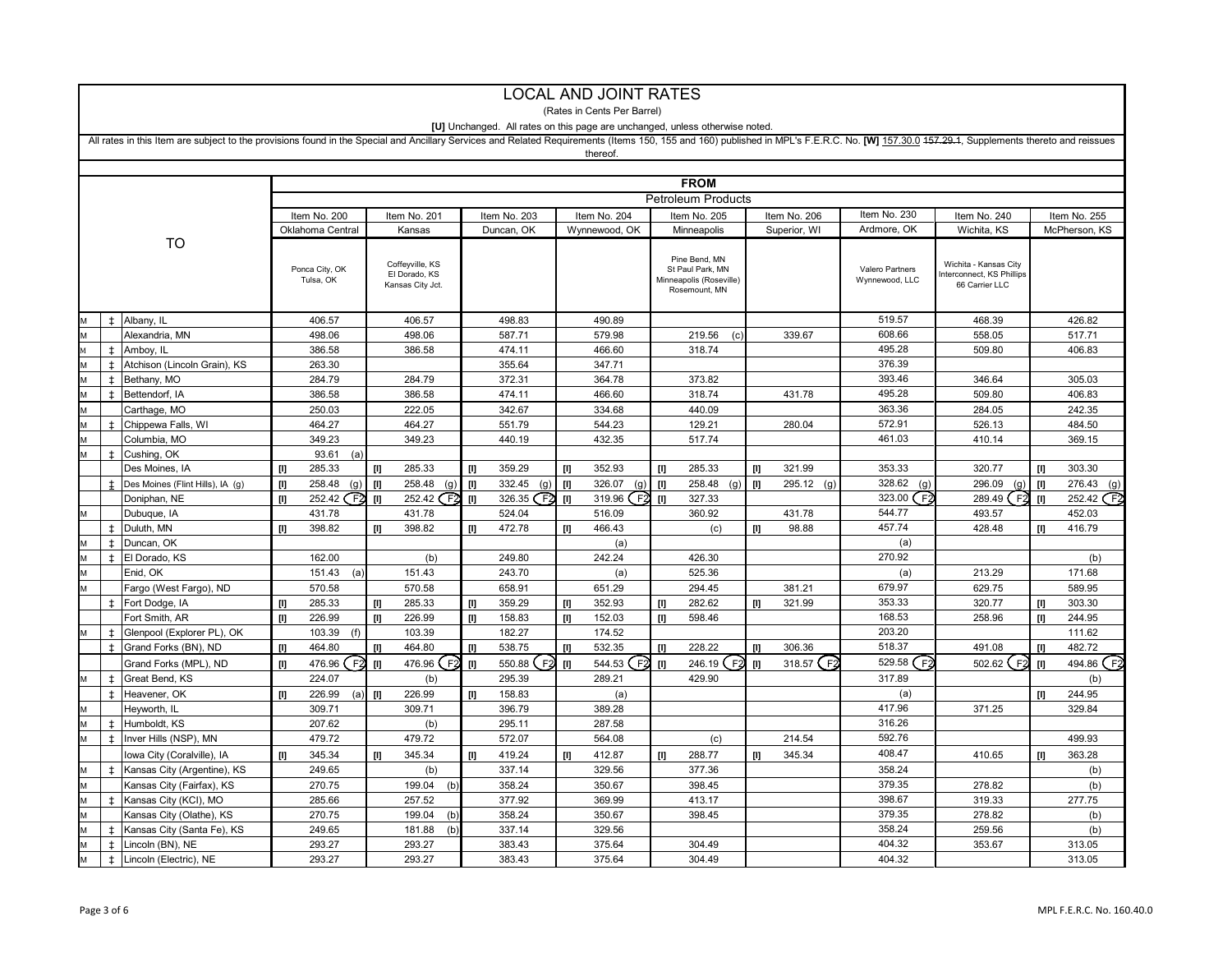|   | <b>LOCAL AND JOINT RATES</b>                                                                                                                                                                                                  |                                       |              |                             |                                                      |                  |              |                  |              |                             |                                                                               |                          |              |              |                                   |                                                                     |       |                  |
|---|-------------------------------------------------------------------------------------------------------------------------------------------------------------------------------------------------------------------------------|---------------------------------------|--------------|-----------------------------|------------------------------------------------------|------------------|--------------|------------------|--------------|-----------------------------|-------------------------------------------------------------------------------|--------------------------|--------------|--------------|-----------------------------------|---------------------------------------------------------------------|-------|------------------|
|   |                                                                                                                                                                                                                               |                                       |              |                             |                                                      |                  |              |                  |              | (Rates in Cents Per Barrel) |                                                                               |                          |              |              |                                   |                                                                     |       |                  |
|   | [U] Unchanged. All rates on this page are unchanged, unless otherwise noted.                                                                                                                                                  |                                       |              |                             |                                                      |                  |              |                  |              |                             |                                                                               |                          |              |              |                                   |                                                                     |       |                  |
|   | All rates in this Item are subject to the provisions found in the Special and Ancillary Services and Related Requirements (Items 150, 155 and 160) published in MPL's F.E.R.C. No. [W] 157.30.0 157.29.4, Supplements thereto |                                       |              |                             |                                                      |                  |              |                  |              |                             |                                                                               |                          |              |              |                                   |                                                                     |       |                  |
|   |                                                                                                                                                                                                                               |                                       |              |                             |                                                      |                  |              |                  |              | thereof                     |                                                                               |                          |              |              |                                   |                                                                     |       |                  |
|   |                                                                                                                                                                                                                               |                                       |              |                             |                                                      |                  |              |                  |              |                             |                                                                               |                          |              |              |                                   |                                                                     |       |                  |
|   | <b>FROM</b>                                                                                                                                                                                                                   |                                       |              |                             |                                                      |                  |              |                  |              |                             |                                                                               |                          |              |              |                                   |                                                                     |       |                  |
|   | <b>Petroleum Products</b>                                                                                                                                                                                                     |                                       |              |                             |                                                      |                  |              |                  |              |                             |                                                                               |                          |              |              |                                   |                                                                     |       |                  |
|   |                                                                                                                                                                                                                               |                                       |              | Item No. 200                |                                                      | Item No. 201     |              | Item No. 203     |              | Item No. 204                |                                                                               | Item No. 205             | Item No. 206 |              | Item No. 230                      | Item No. 240                                                        |       | Item No. 255     |
|   |                                                                                                                                                                                                                               |                                       |              | Oklahoma Central            |                                                      | Kansas           |              | Duncan, OK       |              | Wynnewood, OK               |                                                                               | Minneapolis              |              | Superior, WI | Ardmore, OK                       | Wichita, KS                                                         |       | McPherson, KS    |
|   |                                                                                                                                                                                                                               | TO                                    |              |                             |                                                      |                  |              |                  |              |                             |                                                                               |                          |              |              |                                   |                                                                     |       |                  |
|   |                                                                                                                                                                                                                               |                                       |              | Ponca City, OK<br>Tulsa, OK | Coffeyville, KS<br>El Dorado, KS<br>Kansas City Jct. |                  |              |                  |              |                             | Pine Bend, MN<br>St Paul Park, MN<br>Minneapolis (Roseville)<br>Rosemount, MN |                          |              |              | Valero Partners<br>Wynnewood, LLC | Wichita - Kansas City<br>nterconnect. KS Phillips<br>66 Carrier LLC |       |                  |
|   | $\pm$                                                                                                                                                                                                                         | Lincoln (Jamaica), NE                 |              | 293.27                      |                                                      | 293.27           |              | 383.43           |              | 375.64                      |                                                                               | 304.49                   |              |              | 404.32                            | 353.67                                                              |       | 313.05           |
|   | $\pm$                                                                                                                                                                                                                         | Lincoln (Terra), NE                   |              | 293.27                      |                                                      | 293.27           |              | 383.43           |              | 375.64                      |                                                                               | 304.49                   |              |              | 404.32                            |                                                                     |       | 313.05           |
|   |                                                                                                                                                                                                                               | Lincoln (MPL) (Roca), NE              |              | 308.02                      |                                                      | 308.02           |              | 398.19           |              | 390.46                      |                                                                               | 304.49                   |              |              | 419.14                            | 364.68                                                              |       | 308.02           |
| M |                                                                                                                                                                                                                               | Mankato, MN                           |              | 441.23                      |                                                      | 441.23           |              | 531.66           |              | 523.93                      |                                                                               | (c)                      |              | 349.96       | 552.61                            | 501.81                                                              |       | 461.04           |
|   |                                                                                                                                                                                                                               | Marshall, MN                          | $[1]$        | 410.44                      | Ш                                                    | 410.44           | $[1]$        | 484.34           | $[1]$        | 478.00                      |                                                                               | (c)                      | Ш            | 324.73       | 468.38                            | 439.46                                                              | m     | 428.37           |
|   |                                                                                                                                                                                                                               | Mason City, IA                        |              | 360.10                      | m                                                    | 360.10           | $[1]$        | 434.01           | $[1]$        | 427.67                      | $[1]$                                                                         | 143.84                   | [I]          | 285.59       | 422.08                            | 391.70                                                              | т     | 378.04           |
|   | $\ddagger$                                                                                                                                                                                                                    | Menard, IL                            |              | 309.71                      |                                                      | 309.71           |              | 396.79           |              | 389.28                      |                                                                               |                          |              |              | 417.96                            | 371.25                                                              |       | 329.84           |
|   |                                                                                                                                                                                                                               | Milford, IA                           | m            | 228.43 (F <sub>2</sub>      | m                                                    | 228.43 F2        | $[1]$        | 302.35 (F2       | $[1]$        | 295.99 F2                   | Ш                                                                             | F <sub>2</sub><br>254.99 | ш            | 327.12 F2    | 300.95 $F2$                       | 302.82 (F <sub>2</sub>                                              | m     | 228.43 F2        |
| M | Ŧ                                                                                                                                                                                                                             | Minneapolis (Koch), MN                |              |                             |                                                      |                  |              |                  |              |                             |                                                                               | (c)                      |              |              |                                   |                                                                     |       |                  |
|   | $\ddagger$                                                                                                                                                                                                                    | Minneapolis (Roseville), MN           |              | 479.72                      |                                                      | 479.72           |              | 572.07           |              | 564.08                      |                                                                               | (c)                      |              | 244.52       | 592.76                            | 541.58                                                              |       | 499.93           |
| M |                                                                                                                                                                                                                               | Minneapolis (MPL), MN                 |              | 493.77                      |                                                      | 493.77           |              | 586.12           |              | 578.19                      |                                                                               | 111.68<br>(c)            |              | 244.52       | 606.87                            | 555.64                                                              |       | 514.05           |
|   | $\pm$                                                                                                                                                                                                                         | Minneapolis-St. Paul Int'l., MN       |              | 495.66                      |                                                      | 495.66           |              | 588.36           |              | 580.40                      |                                                                               | (c)                      |              | 245.46       | 609.08                            | 557.76                                                              |       | 516.01           |
|   | $\pm$                                                                                                                                                                                                                         | Mount Vernon, MO                      |              | 220.63                      |                                                      | 192.75           |              | 312.91           |              | 304.96                      |                                                                               |                          |              |              | 333.64                            |                                                                     |       | 213.02           |
|   | $\pm$                                                                                                                                                                                                                         | Nebraska City, NE                     |              | 284.79                      |                                                      | 284.79           |              | 372.31           |              | 364.78                      |                                                                               |                          |              |              | 393.46                            | 346.64                                                              |       | 305.03           |
|   | $\pm$                                                                                                                                                                                                                         | Newport, MN                           |              |                             |                                                      |                  |              |                  |              |                             |                                                                               | (c)                      |              |              |                                   |                                                                     |       |                  |
|   | $\pm$                                                                                                                                                                                                                         | North Little Rock (MPL), AR           | $[1]$        | 336.82                      | Ш                                                    | 336.82           | $[1]$        | 324.58           | m            | 324.58                      |                                                                               |                          |              |              | 337.80                            |                                                                     | m     | 349.07           |
|   | $\pm$                                                                                                                                                                                                                         | North Little Rock (Others), AR        | $[1]$        | 349.07                      | m                                                    | 349.07           | $[1]$        | 336.81           | Ш            | 336.81                      |                                                                               |                          |              |              | 349.45                            |                                                                     | Ш     | 361.32           |
|   |                                                                                                                                                                                                                               | Oklahoma City (MPL), OK               |              | 151.43<br>(a                |                                                      | 151.43           |              | 145.09           |              | (a)                         |                                                                               | 525.36                   |              |              | (a)                               | 213.29                                                              |       | 171.68           |
|   | $\pm$                                                                                                                                                                                                                         | Oklahoma City (TMP), OK               |              | 126.43<br>(a)               |                                                      | 126.43           |              | 120.09           |              | (a)                         |                                                                               |                          |              |              | (a)                               |                                                                     |       | 135.58           |
|   | $\pm$                                                                                                                                                                                                                         | Olathe-Kenneth (Sinclair), KS         |              | 249.65                      |                                                      | 197.80           |              | 337.14           |              | 329.56                      |                                                                               | 377.36                   |              |              | 358.24                            |                                                                     |       | 215.76           |
|   | $\ddot{}$                                                                                                                                                                                                                     | Omaha (Eppley), NE                    |              | 289.23                      |                                                      | 289.23           |              | 373.90           |              | 366.63                      |                                                                               | 285.91                   |              |              | 395.31                            | 390.43                                                              |       | 307.77           |
|   |                                                                                                                                                                                                                               | Omaha (MPL), NE                       |              | 289.23                      |                                                      | 289.23           |              | 373.90           |              | 366.63                      |                                                                               | 285.91                   |              |              | 395.31                            | 390.43                                                              |       | 307.77           |
| M |                                                                                                                                                                                                                               | Palmyra, MO                           |              | 349.23                      |                                                      | 349.23           |              | 440.19           |              | 432.35                      |                                                                               | 517.74                   |              |              | 461.03                            | 410.14                                                              |       | 369.15           |
|   | $\ddot{}$                                                                                                                                                                                                                     | Pine Bend, MN                         |              | 479.72                      |                                                      | 479.72           |              | 572.07           |              | 564.08                      |                                                                               | (c)                      |              |              | 592.76                            |                                                                     |       | 499.93           |
|   |                                                                                                                                                                                                                               | Rochester, MN                         | $[1]$        | 360.10                      | т                                                    | 360.10           | $[1]$        | 434.01           | $[1]$        | 427.67                      |                                                                               | (c)                      | [I]          | 241.90       | 422.08                            | 391.70                                                              | $[1]$ | 378.04           |
|   | $\pm$                                                                                                                                                                                                                         | Rogers, AR                            | $[1]$        | 272.65                      | Ш                                                    | 247.09           | $[1]$        | 357.20           | $[1]$        | 349.91                      | Ш                                                                             | 481.85                   |              |              | 350.55                            |                                                                     | Ш     | 265.66           |
|   | $\pm$                                                                                                                                                                                                                         | Savage, MN                            |              | 479.72                      |                                                      | 479.72           |              | 572.07           |              | 564.08                      |                                                                               | (c)                      |              |              | 592.76                            |                                                                     |       | 499.93           |
|   | $\pm$<br>$\pm$                                                                                                                                                                                                                | Scott City, KS                        | $[1]$        | 286.64                      |                                                      | (b)<br>479.72    | $[1]$        | 364.19           | $[1]$        | 357.50<br>564.08            | Ш                                                                             | 511.27                   |              |              | 357.53<br>592.76                  |                                                                     |       | (b)              |
|   |                                                                                                                                                                                                                               | Shakopee (NSP), MN                    |              | 479.72                      |                                                      |                  |              | 572.07           |              |                             |                                                                               | (c)                      |              | 216.34       |                                   |                                                                     |       | 499.93           |
|   |                                                                                                                                                                                                                               | Sioux City, IA                        | $[1]$        | 292.43                      | Ш                                                    | 292.43           | $[1]$        | 366.40           | $[1]$        | 360.01                      | Ш                                                                             | 272.74                   | [I]          | 330.73       | 359.84<br>359.84                  | 367.13                                                              | [1]   | 292.43 F2        |
|   |                                                                                                                                                                                                                               | Sioux Falls, SD                       | Ш            | 292.43<br>250.99            | m                                                    | 292.43           | Ш            | 366.40<br>343.98 | $\mathbf{m}$ | 360.01                      | Ш                                                                             | 272.74                   | m            | 330.73       | 364.64                            | 327.49                                                              | Ш     | 292.43<br>243.27 |
|   | $\pm$                                                                                                                                                                                                                         | Springfield, MO<br>St. Bonifacius, MN |              | 479.72                      |                                                      | 222.90<br>479.72 |              | 572.07           |              | 335.96<br>564.08            |                                                                               | 426.83<br>(c)            |              | 216.34       | 592.76                            | 285.14                                                              |       | 499.93           |
|   | $\ddagger$                                                                                                                                                                                                                    | St. Joseph (Wathena, KS), MO          |              | 270.75                      |                                                      | 218.01<br>(b     |              | 387.15           |              | 379.19                      |                                                                               | 429.55                   |              |              | 407.87                            | 299.99                                                              |       | (b)              |
|   | $\pm$                                                                                                                                                                                                                         | St. Paul Park, MN                     |              | 479.72                      |                                                      | 479.72           |              | 572.07           |              | 564.08                      |                                                                               | 82.96<br>(c)             |              |              | 592.76                            |                                                                     |       | 499.93           |
|   | $\pm$                                                                                                                                                                                                                         | Superior, WI                          | Ш            | 398.82                      |                                                      | 398.82           | Ш            | 472.78           | Ш            | 466.43                      |                                                                               | 150.25                   |              |              | 457.74                            | 428.48                                                              |       | 416.79           |
|   |                                                                                                                                                                                                                               | Topeka, KS                            | $\mathbf{m}$ | 228.43                      |                                                      | 202.22<br>(b)    | $\mathbf{H}$ | 302.35           | $\mathbf{m}$ | 295.99                      | Ш                                                                             | 392.53                   |              |              | 300.95                            | 315.82                                                              |       | (b)              |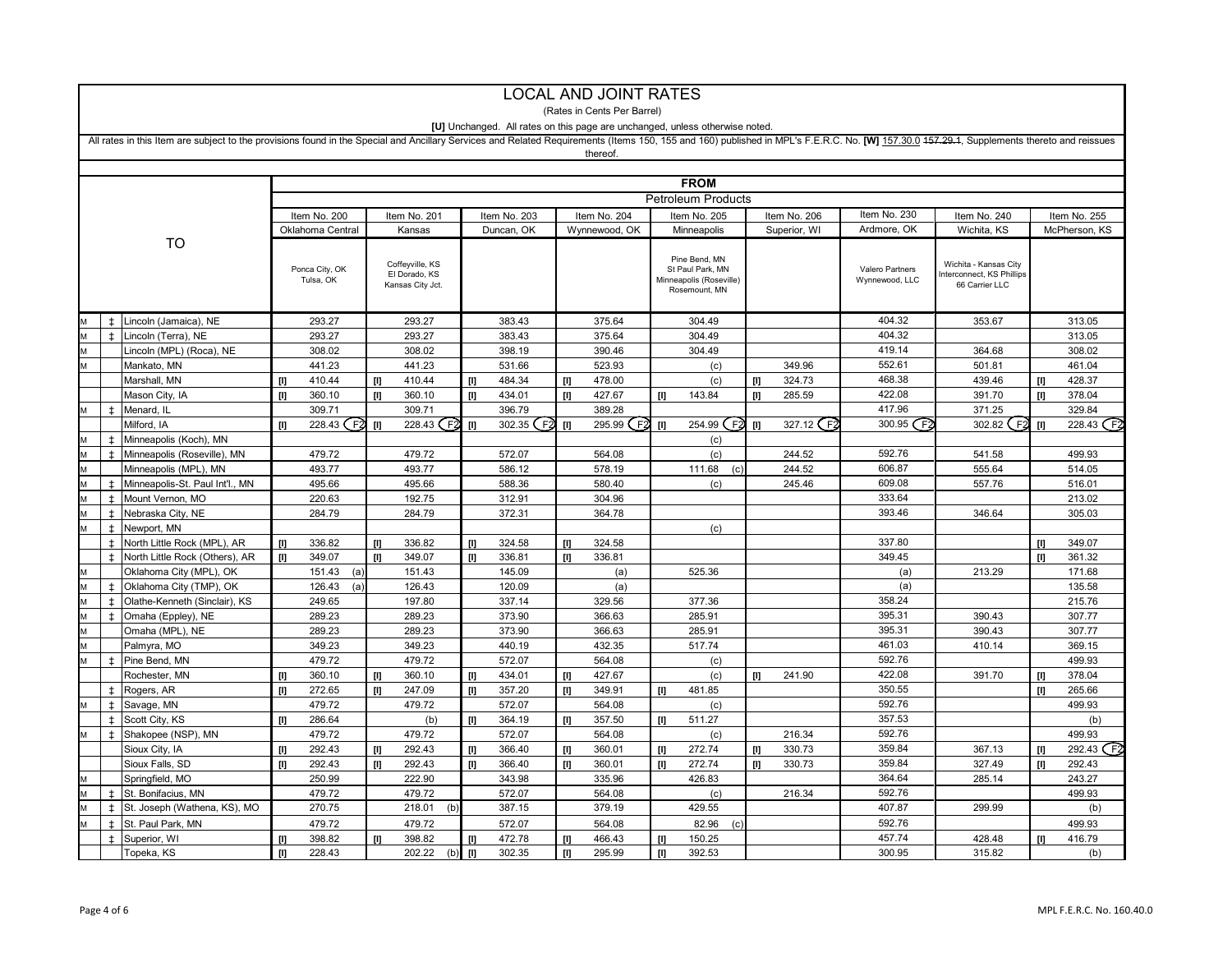#### LOCAL AND JOINT RATES

#### (Rates in Cents Per Barrel)

#### **[U]** Unchanged. All rates on this page are unchanged, unless otherwise noted.

|             | All rates in this Item are subject to the provisions found in the Special and Ancillary Services and Related Requirements (Items 150, 155 and 160) published in MPL's F.E.R.C. No. [W] 157.30.0 457.29.4, Supplements thereto<br>thereof. |                   |                             |                                                      |              |               |                                                                               |               |                                   |                                                                      |               |                        |  |  |  |
|-------------|-------------------------------------------------------------------------------------------------------------------------------------------------------------------------------------------------------------------------------------------|-------------------|-----------------------------|------------------------------------------------------|--------------|---------------|-------------------------------------------------------------------------------|---------------|-----------------------------------|----------------------------------------------------------------------|---------------|------------------------|--|--|--|
|             |                                                                                                                                                                                                                                           |                   |                             |                                                      |              |               |                                                                               |               |                                   |                                                                      |               |                        |  |  |  |
| <b>FROM</b> |                                                                                                                                                                                                                                           |                   |                             |                                                      |              |               |                                                                               |               |                                   |                                                                      |               |                        |  |  |  |
|             |                                                                                                                                                                                                                                           |                   | <b>Petroleum Products</b>   |                                                      |              |               |                                                                               |               |                                   |                                                                      |               |                        |  |  |  |
|             |                                                                                                                                                                                                                                           |                   | Item No. 200                | Item No. 201                                         | Item No. 203 | Item No. 204  | Item No. 205                                                                  | Item No. 206  | Item No. 230                      | Item No. 240                                                         | Item No. 255  |                        |  |  |  |
|             |                                                                                                                                                                                                                                           |                   | Oklahoma Central            | Kansas                                               | Duncan, OK   | Wynnewood, OK | Minneapolis<br>Superior, WI                                                   |               | Ardmore, OK                       | Wichita, KS                                                          | McPherson, KS |                        |  |  |  |
| <b>TO</b>   |                                                                                                                                                                                                                                           |                   | Ponca City, OK<br>Tulsa, OK | Coffeyville, KS<br>El Dorado, KS<br>Kansas City Jct. |              |               | Pine Bend, MN<br>St Paul Park, MN<br>Minneapolis (Roseville)<br>Rosemount, MN |               | Valero Partners<br>Wynnewood, LLC | Wichita - Kansas City<br>Interconnect, KS Phillips<br>66 Carrier LLC |               |                        |  |  |  |
| M           |                                                                                                                                                                                                                                           | Tulsa, OK         | 91.78<br>(a)                | 91.78                                                | 182.27       | (a)           | 484.13                                                                        |               | (a)                               | 207.09                                                               |               | 111.62                 |  |  |  |
|             |                                                                                                                                                                                                                                           | Waterloo, IA      | 345.34<br>m                 | 345.34                                               | 419.24<br>m  | 412.87<br>U)  | 288.77<br>IJ                                                                  | 345.34<br>[I] | 408.47                            | 377.72                                                               | U.            | 363.28                 |  |  |  |
|             |                                                                                                                                                                                                                                           | Watertown, SD     | 410.44<br>UI.               | 410.44<br>[I]                                        | 484.34<br>U. | 478.00<br>UI. | 189.03<br>-01                                                                 | 324.73<br>U   | 468.38                            | 439.46                                                               | U.            | 410.44 (F <sub>2</sub> |  |  |  |
| M           |                                                                                                                                                                                                                                           | Wheaton (NSP), WI | 489.85                      | 489.85                                               | 582.09       | 574.15        | 136.31                                                                        | 295.48        | 602.83                            |                                                                      |               | 510.05                 |  |  |  |
| M           |                                                                                                                                                                                                                                           | Wichita, KS       | 136.18                      | (b)                                                  | 228.54       | 220.51        | 424.68                                                                        |               | 249.19                            |                                                                      |               | (b)                    |  |  |  |
|             |                                                                                                                                                                                                                                           | Wrenshall, MN     | 398.82                      | 398.82                                               | 472.78       | 466.43        | (c)                                                                           | 98.88<br>[I]  | 457.74                            | 428.48                                                               | $\mathbf{u}$  | 416.79                 |  |  |  |
| M           |                                                                                                                                                                                                                                           | Wynnewood, OK     |                             |                                                      | 32.29        | (a)           |                                                                               |               | (a)                               |                                                                      |               |                        |  |  |  |

|   |                        | <b>FROM</b>  |
|---|------------------------|--------------|
|   |                        | Item No. 252 |
|   | TO                     | Glenpool, OK |
|   |                        |              |
| M | Alexandria, MN         |              |
| M | El Dorado, KS          | 172.44       |
| M | Fargo (West Fargo), ND |              |
|   | Grand Forks (MPL), ND  |              |
|   | Marshall, MN           |              |
| M | Minneapolis (MPL), MN  |              |
|   | Sioux Falls, SD        |              |
|   | Watertown, SD          |              |